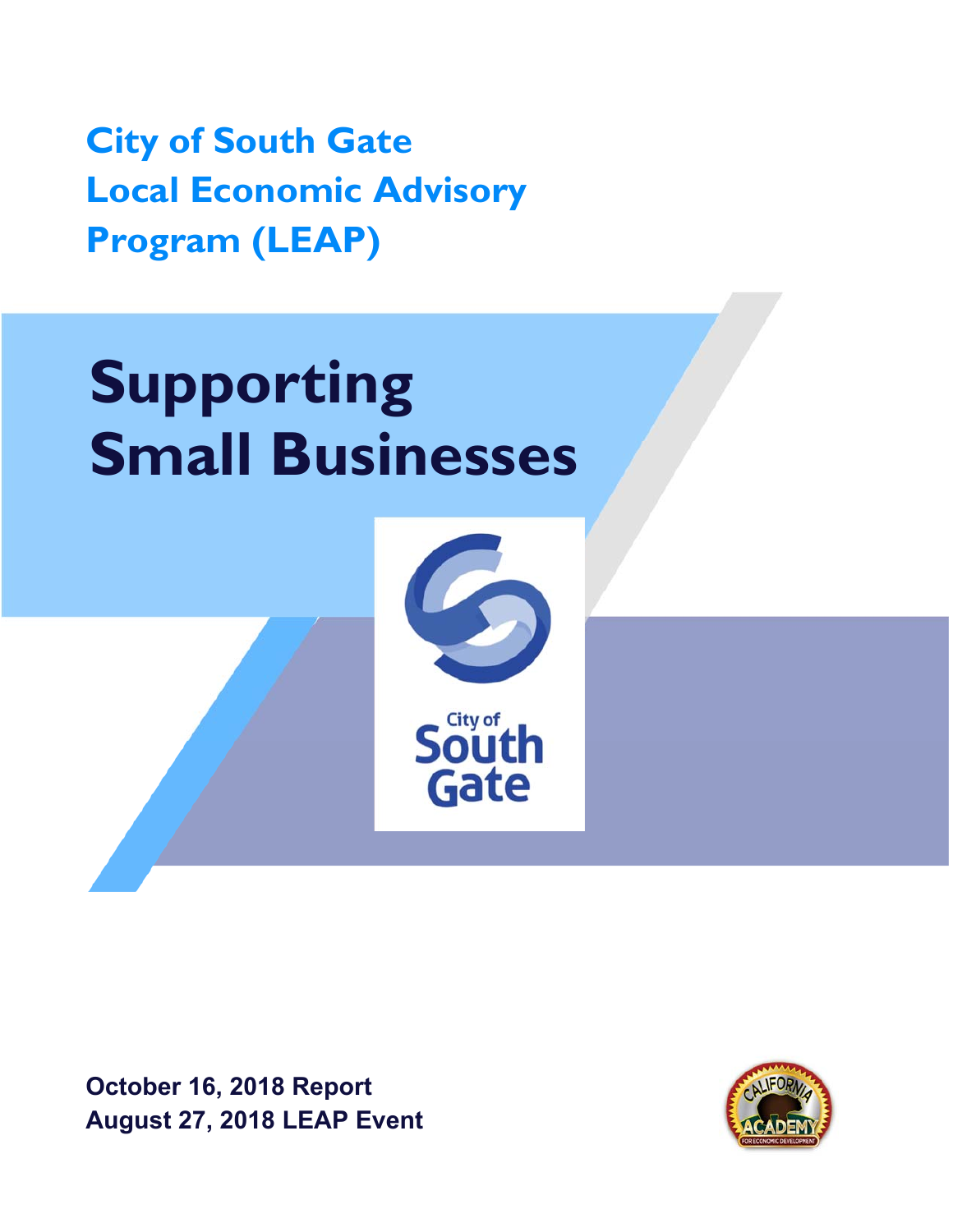# **CONTENTS**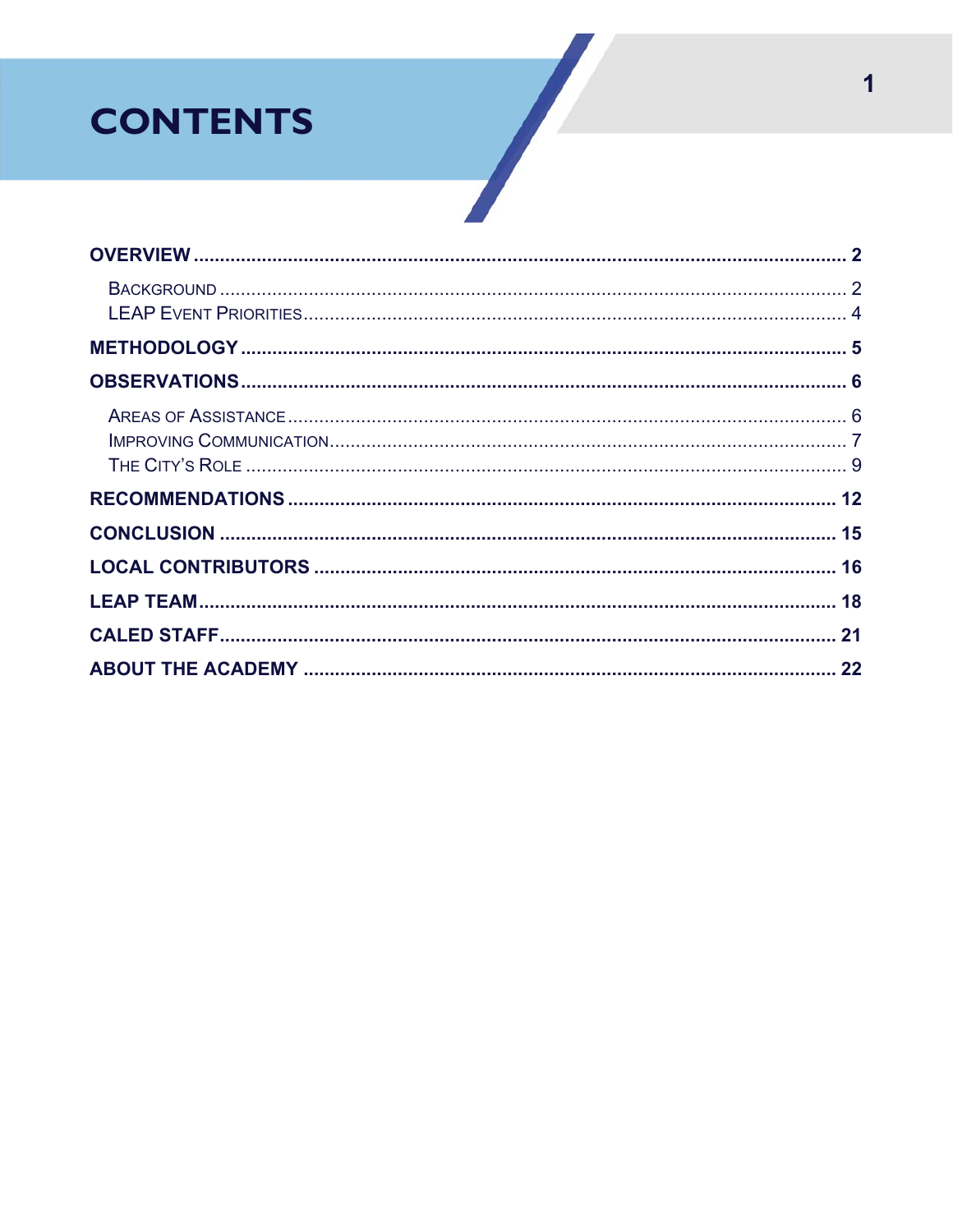## **OVERVIEW**

A five-person volunteer team of economic development experts ("LEAP Team") met in the City of South Gate ("City") on August 27, 2018 to understand better the City's current efforts in collaborating with small business partners and supporting small businesses, as well as how the City can improve its economic development efforts.

The City's current economic development endeavors are restricted by limited staff and financial resources. The dissolution of redevelopment agencies in California severely reduced funding availability for the City's economic development. Lacking a dedicated economic development department, the City runs an Economic Development Division ("EDD") out of its Community Development Department. The City's Community Development



Director, a Management Analyst, and an Administrative Services Coordinator provide part-time attention to citywide economic development efforts. The EDD's goals are to support the creation of jobs, stimulate economic activity that grows the local tax base, and strategically position the city and its businesses to compete better in the economy.

## **Background**

The City is located approximately 15 miles south of Los Angeles, along the Interstate 710 (Long Beach Freeway) and Alameda Corridor. According to the U.S. Census American Community Survey, the City had an estimated 99,578 residents and about 24,200 housing units as of 2015.

The City's industrial roots began with the auto industry, where Firestone and GM both had major manufacturing activities based in the City. As these industries subsided throughout the country, other businesses moved into the City. Today, approximately 3,000 businesses are based in the City. Small businesses are especially key to the local economy; not only does the City have a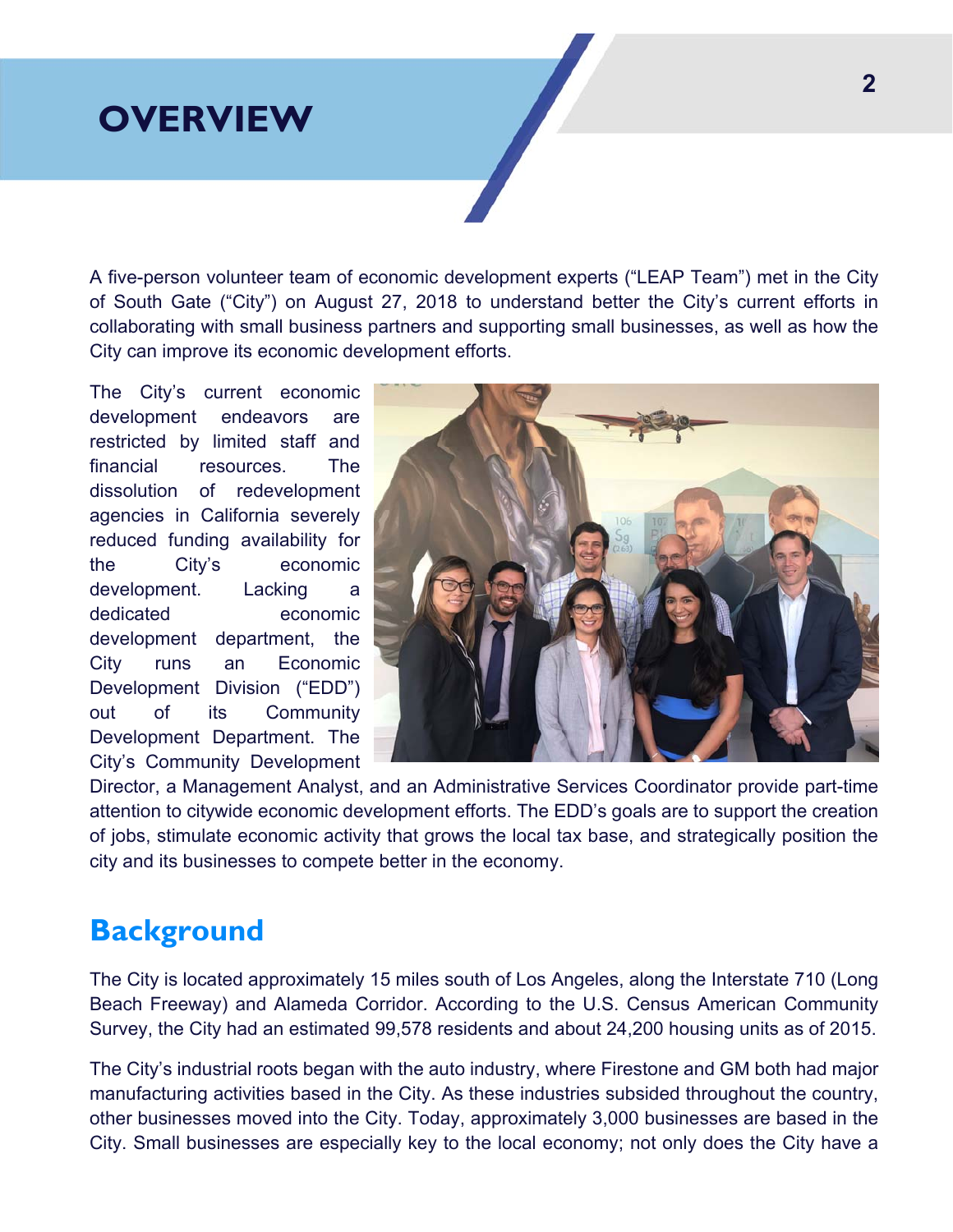

disproportionately high concentration of small businesses (77 percent compared to approximately 70 percent in California), but these small businesses also employ an unusually high percentage of the local workforce, where more than one out of every six jobs in South Gate is in a business with less than five employees.

Because of the traditionally high failure rates of small businesses, a thriving entrepreneurial and startup culture is essential not only to a successful small business sector, but local employment levels too. According to many local leaders, South Gate lacks the organizational infrastructure necessary to ensure that small businesses are aware of local, state, and federal resources to help them succeed. The City also lacks business mentors actively working in the region.

In June 2018, the City prepared an economic development strategy, identifying four core focus areas intended to guide city leaders in developing and implementing a successful economic development plan. One of the focus areas, "Leveraging Opportunity," includes an action step for the City to provide assistance to small businesses. The City sought the LEAP Team's assistance in part to provide recommendations on that action step.



The LEAP Team was given three priorities on which to focus their efforts, identified on the following page.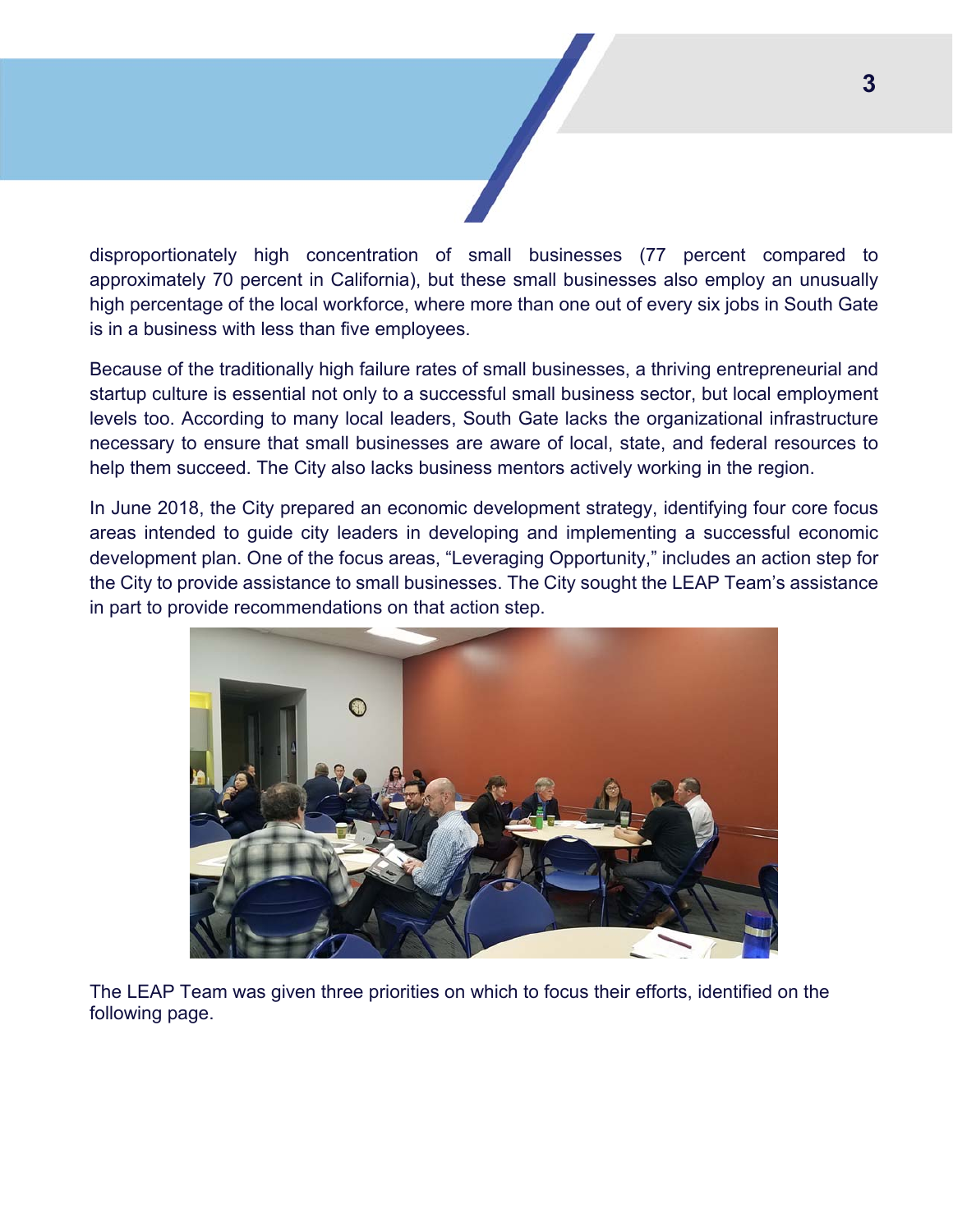## **LEAP Event Priorities**

- **1. Solicit input from local small business owners to understand what areas of assistance are most valuable;**
- **2. Evaluate, particularly given the demographic makeup of the community and small business owners, the effectiveness of communication of Small Business Development Center ("SBDC"), SCORE, and events and resources hosted by business organizations such as the South Gate Chamber of Commerce and the Tweedy Mile Association; and**
- **3. Make recommendations for how the City can better coordinate with these small business partners to ensure that South Gate small businesses are receiving the assistance they need.**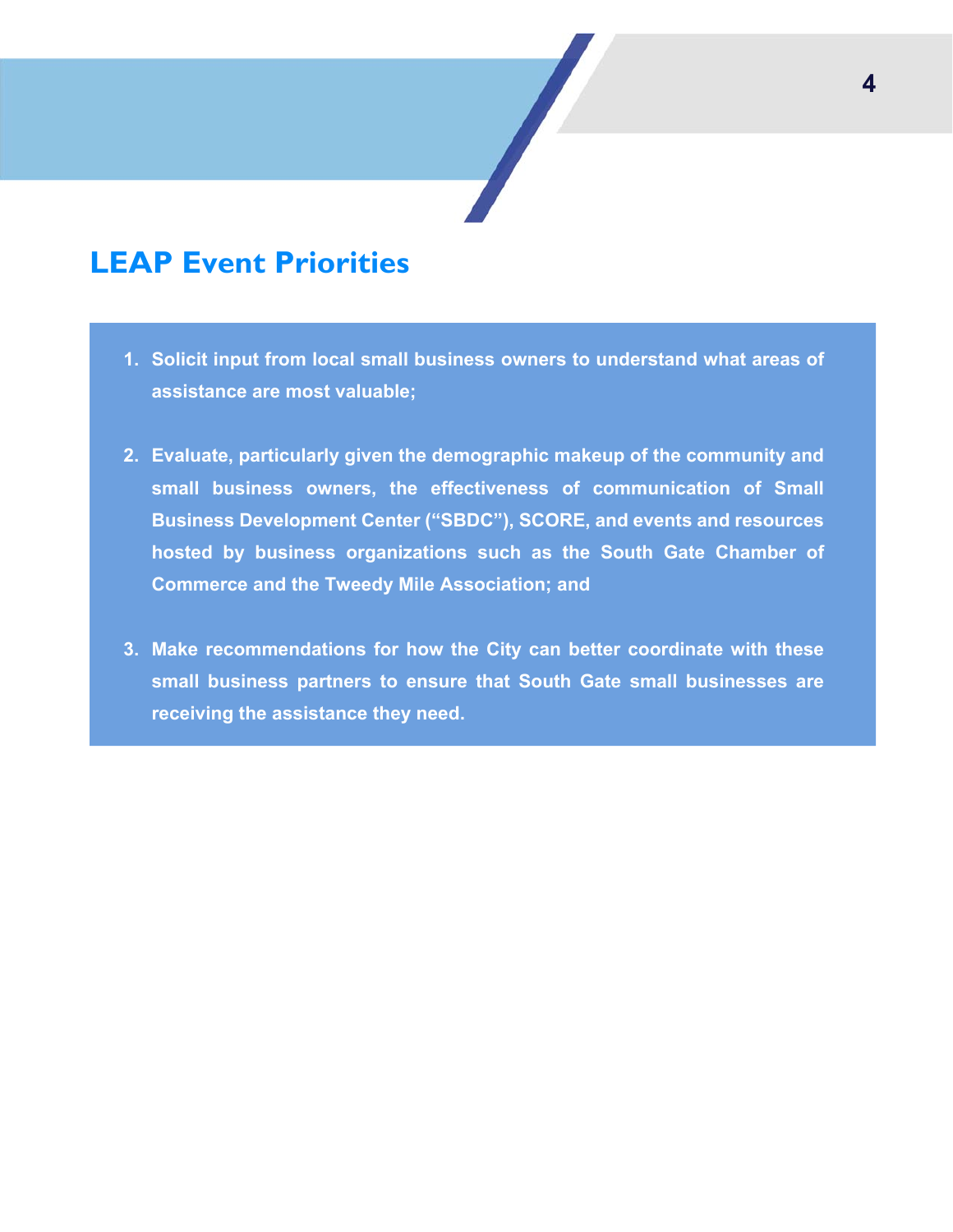# **METHODOLOGY**

To address the Priorities, the LEAP Team and City staff completed the following:

#### **Prior to the event:**

- The City's Community Development Director and the Management Analyst communicated with RSG between September 2017 and June 2018 to discuss the LEAP program, prepare the problem statement, and arrange the event details;
- The LEAP Team participated in a conference call on August 14, 2018, to have an initial discussion about the City's business makeup and the Priorities; and
- In preparation for the event, members of the LEAP Team reviewed relevant market
	- research, business and real estate data, and demographic and socioeconomic information about the City, as well as the City's June 2018 Economic **Development** Strategy.



#### **At the August 27, 2018 event, the LEAP Team:**

- Following a welcome from the City's Community Development Director, began the day by interviewing over a dozen local business owners;
- Continued with interviews of South Gate Chamber of Commerce representatives, local commercial and industrial real estate brokers, and a representative of the local SBDC;
- Met with the City Manager and Community Development Director to share their initial impressions of the local business community and its needs;
- Interviewed the local SCORE representative; and
- Convened to discuss additional impressions and to form recommendations for the City.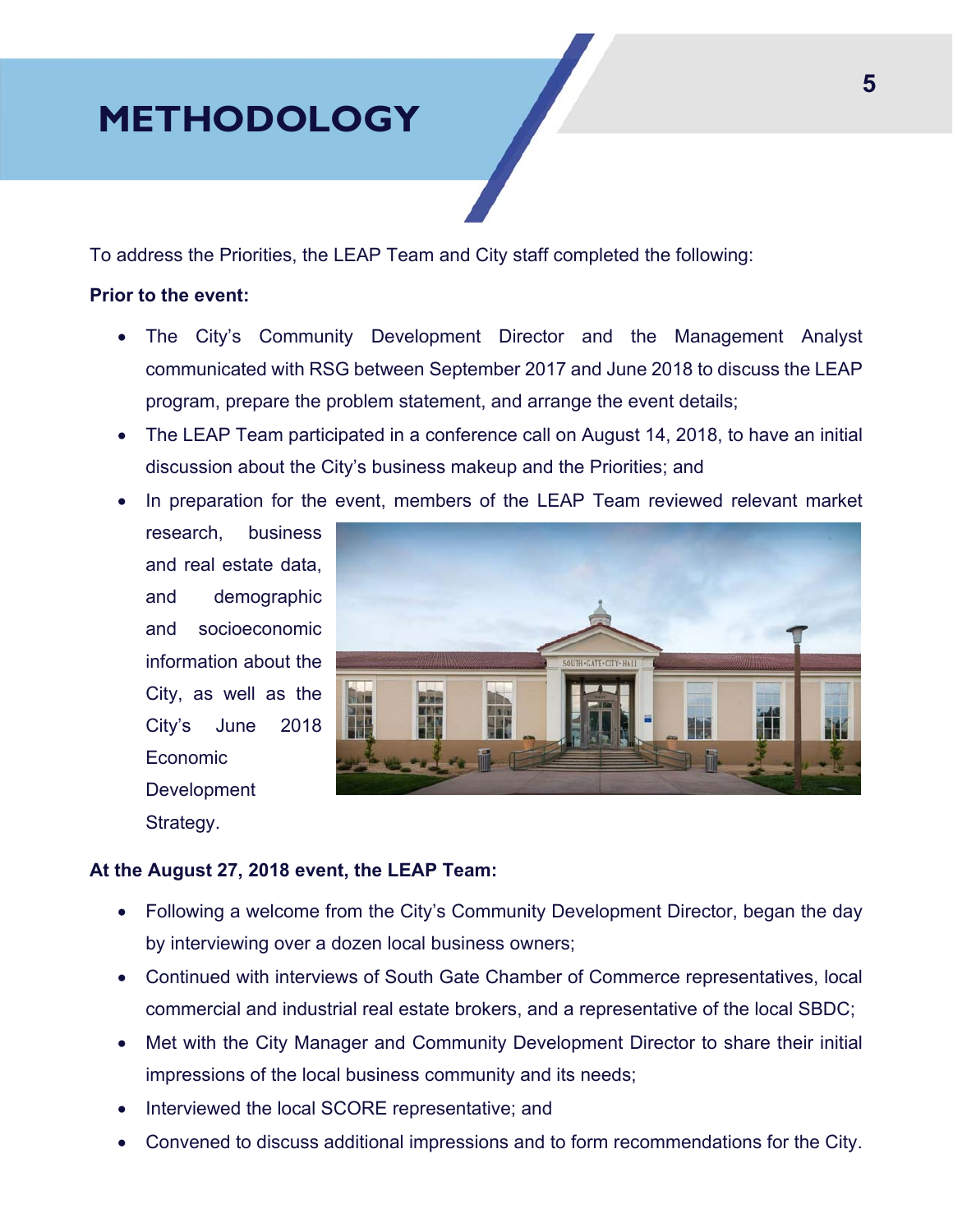# **OBSERVATIONS**

The LEAP Team made the following observations, incorporating their experience, analysis of market data and trends, the August 27, 2018, interviews with business owners and other local stakeholders, and discussions with City staff. These observations provide the basis for recommendations that follow in the next section.

## **Areas of Assistance**

**Figure 1** below shows that businesses with less than 10 employees employ approximately 28% of all workers in South Gate, compared to less than 18% in the Los Angeles Metropolitan Area and less than 15% in the State of California. Given this **high rate of employment at very small businesses**, the City will receive a greater return on its investment in small business success. The best form this can take is to arrange for training on a range of business management skills. **Many of the businesses in the City are owned and operated by immigrant or second-generation residents**, many with limited English skills, a factor that needs to be addressed in any business assistance outreach. As the LEAP Team understood from the interviews, these **business owners are engrossed in the day-to-day operations of their businesses**, usually engaged in where their passions lie and serving customers that they value deeply.



*Figure 1. Employment by Business Size* 

To serve its businesses despite its limited staff resources, the City should **leverage local organizations engaged in cultivating a more robust business community**, by developing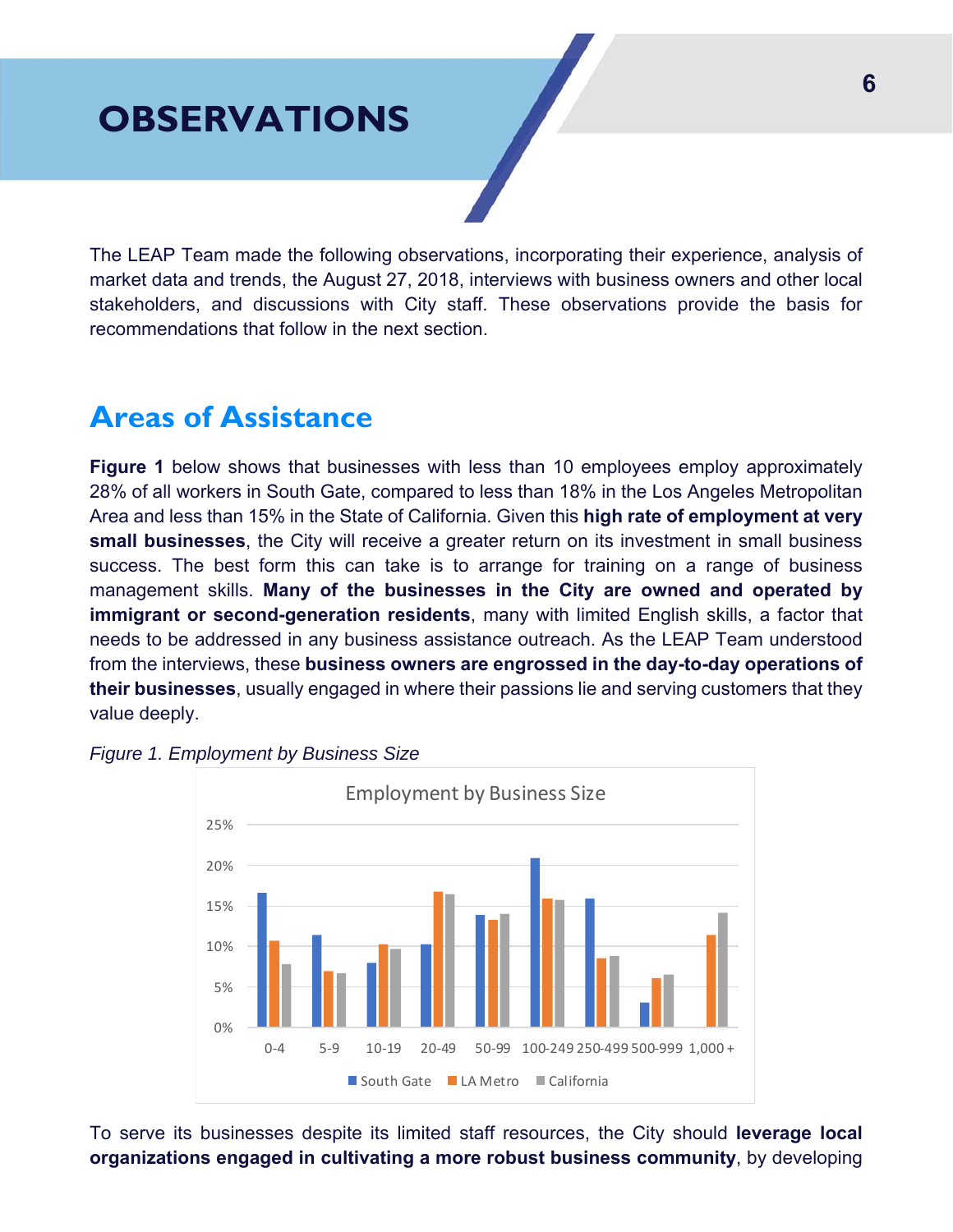partnerships with the Long Beach/Gateway Cities SBDC and HUBCities, which serves as the local workforce development board. The City can advocate for its businesses more strongly by putting pressure on these and other business-serving organizations to have more local events and to work more with the City's businesses, as well as by making more connections between local business owners and such available resources, already present in the region.

Noting that some local businesses operate entirely in Spanish, and based on their experience and the interviews, the LEAP Team believes that **trainings should be available in both English and Spanish**, but separately. Having a training presented in two languages simultaneously breaks the flow of the training and makes it harder for attendees to follow. Instead, the same training should be presented twice, on separate days, once in English and once in Spanish. The Emprendedor@s Program is an 8-week entrepreneurship training in Spanish offered by the Orange County SBDC and could serve as a model.

**Providing the local business owners with general entrepreneurial training is essential.**  Returning back to basics such as sharing resources on how to create and/or update a business plan to evaluate the success of their business operations would help to build the foundation for businesses to thrive. Promoting other areas of training that are integral to a business's success should be incorporated into future workshops to help business owners achieve the following:

- how to understand the market potential for their good or service,
- how to leverage local resources for workforce training to recruit and train staff,
- how to build and maintain a sales and customer base.
- how to access capital for growth and avoid overly expensive capital loans, and
- how to use social media effectively to drive business growth.

## **Improving Communication**

Beyond the areas of training identified, the **City's businesses would benefit from stronger coordination with local experts and stakeholders**, including SBDC, SCORE, the local Chamber of Commerce, and the Tweedy Mile Association, a business improvement district that receives annual fees collected by the City from businesses in its service area.

The LEAP Team learned that the **City and its Chamber of Commerce, to some extent, still must combat the reputation of corruption caused by scandals from almost two decades ago**. Further, the Chamber of Commerce saw a large decrease in membership following the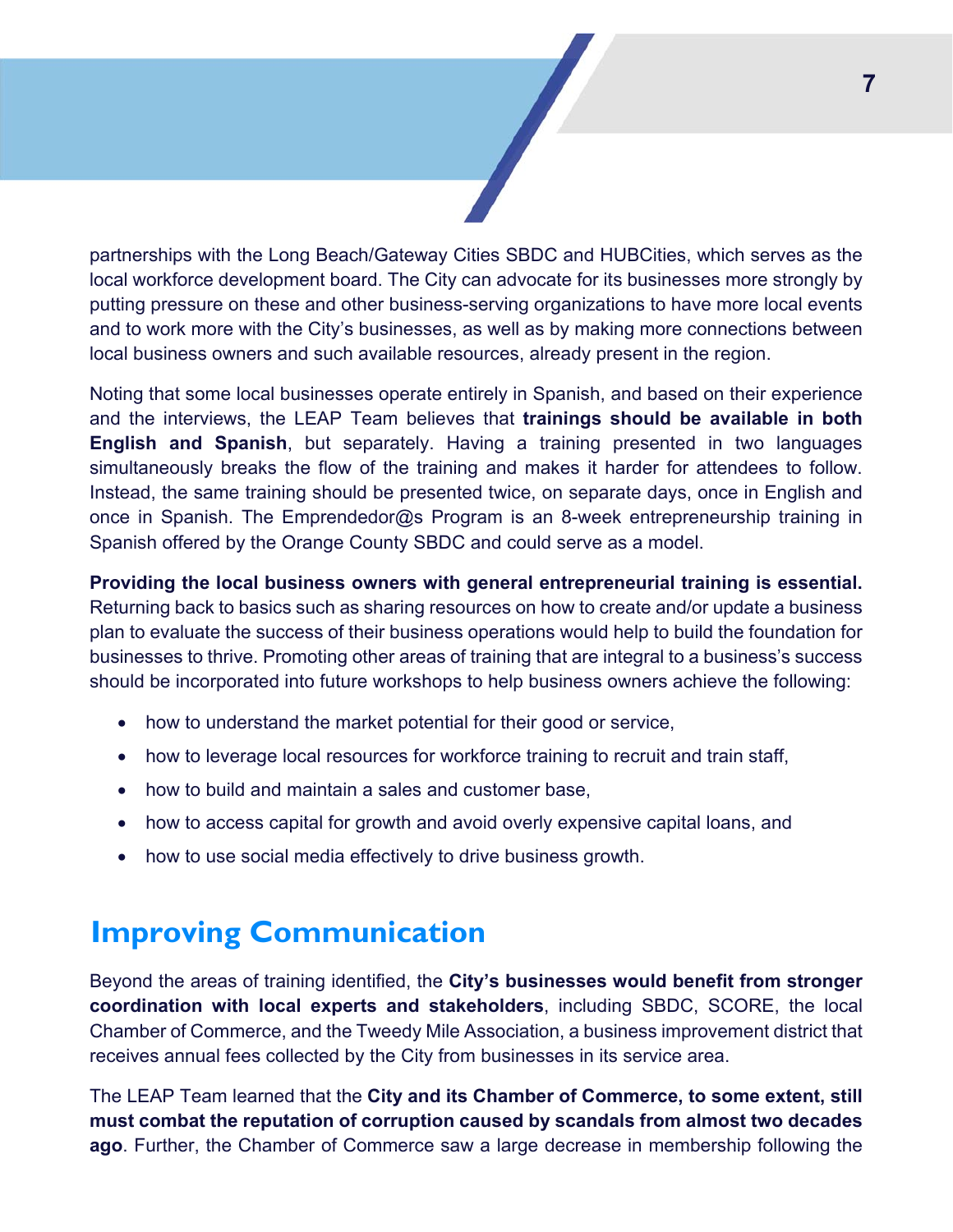Great Recession of 2008 and today has **106 members out of approximately 3,000 businesses located in the City**. It appears that many small businesses in the community are not or feel that they are not represented by the Chamber of Commerce's membership, composed mostly of larger businesses. Despite these setbacks, the **Chamber of Commerce is in a prime position for growth**. Impressed with the Chamber of Commerce's current leadership, the LEAP Team advises that the City rely on the Chamber of Commerce to lead more of the business outreach efforts. This would allow the City to focus its limited staff on other objectives.



Such efforts should include a promotion for local shopping.

The City has a **higher than average concentration of retail businesses and an even higher concentration of retail employment**, as seen in **Figure 2**. This indicates that retail businesses and retail employment make up a larger share of businesses and employment in the City than in Los Angeles County. By emphasizing local civic pride and the benefits that public revenues generated at local businesses provide in the form of funding for services, the Chamber of Commerce can encourage residents to patronize City businesses.



*Figure 2. Retail Concentration* 

Many of the City's small, owner-operated businesses offer **great opportunities to highlight success stories**, especially of immigrants and secondgeneration residents. By highlighting these stores, the Chamber of Commerce can leverage **civic pride further to support small, local businesses**. One way to highlight business successes would be to spotlight a business in a monthly electronic newsletter, distributed to member businesses. In addition, the City's **history in the automotive industry** can be capitalized on by sharing success stories of current automotive businesses, particularly whose owners have local roots. **Figure 3** demonstrates the City's strength in automotive repair and maintenance businesses and employment.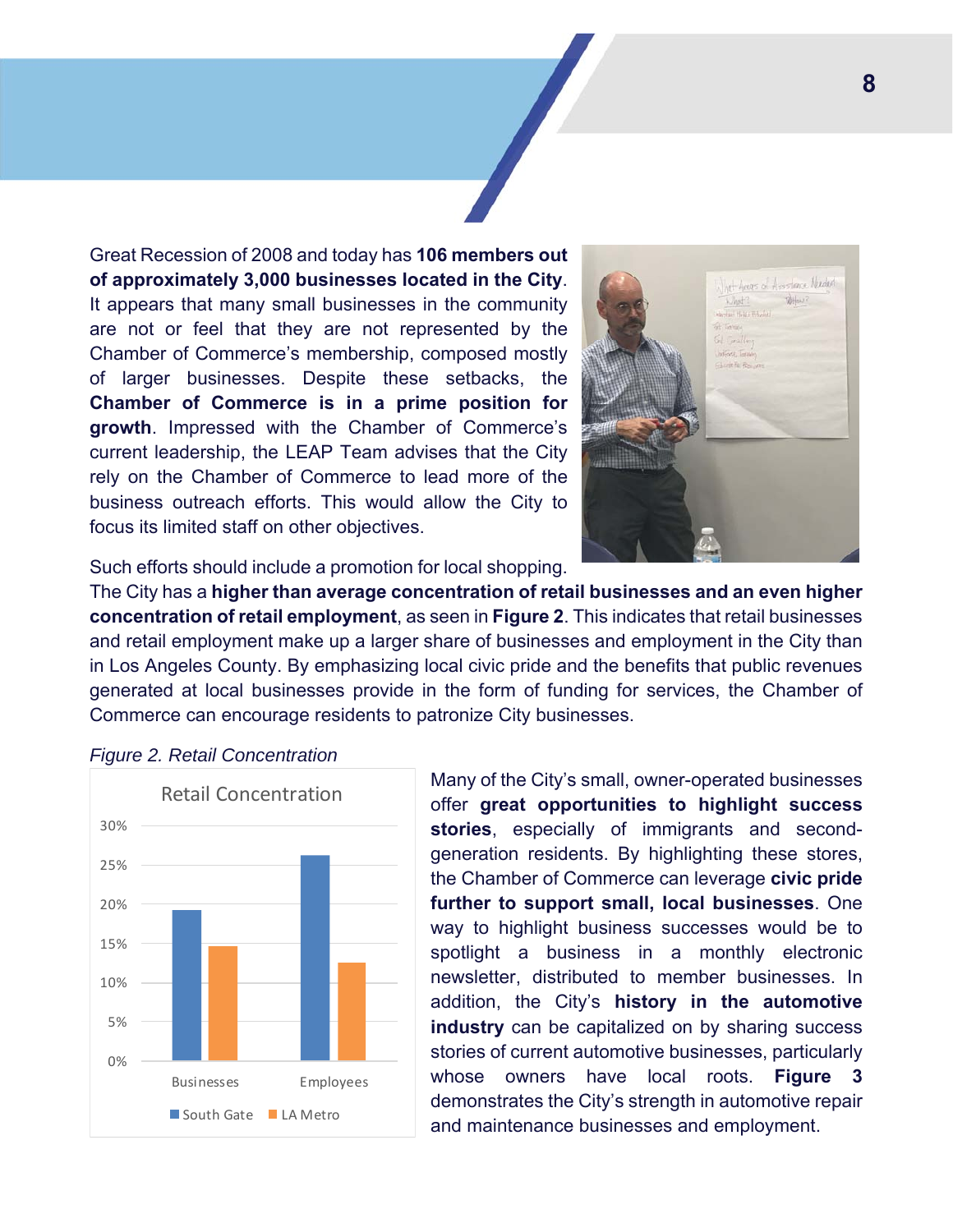In addition to working more with the Chamber, the **City can take greater advantage of the services of the Long Beach/Gateway Cities SBDC and SCORE**. Many of the former's beneficiaries are located in the City of Long Beach, 30 minutes from the City of South Gate. While understandable given Long Beach's relative size and the SBDC's location in that city, this means that South Gate businesses are not receiving available assistance. City staff can communicate more with their counterparts in Long Beach to learn how Long Beach has partnered so effectively with the SBDC and apply those lessons to arrange for more workshops and advising services provided closer to and in the City.

SCORE is a nonprofit association dedicated to helping small businesses get off the ground,

#### *Figure 3. Automotive Repair and Maintenance Concentration*



grow, and achieve their goals through education and mentorship. Successful business executives volunteer to provide mentoring and workshops for businesses. Seeing growing demand for their services, the regional chapter of SCORE has been expanding, with a recent new location in the San Gabriel Valley. The **LEAP Team sees the potential for a SCORE location in the City to provide services** to all Gateway Cities.

The Tweedy Mile Association, meanwhile, primarily serves businesses along the Tweedy Mile corridor. While it is primarily focused on a targeted area, the Tweedy Mile Association helps to produce the Annual Street Fair, organizes merchants' sidewalk sales, and provides community programs such as art and signing contests, Halloween and Christmas celebrations. The **Tweedy Mile Association can supplement the Chamber of Commerce's efforts for its member businesses**.

## **The City's Role**

By working with other organizations like the Long Beach/Gateway Cities SBDC and the local Chamber of Commerce, the **City can refocus its limited staff resources on projects to**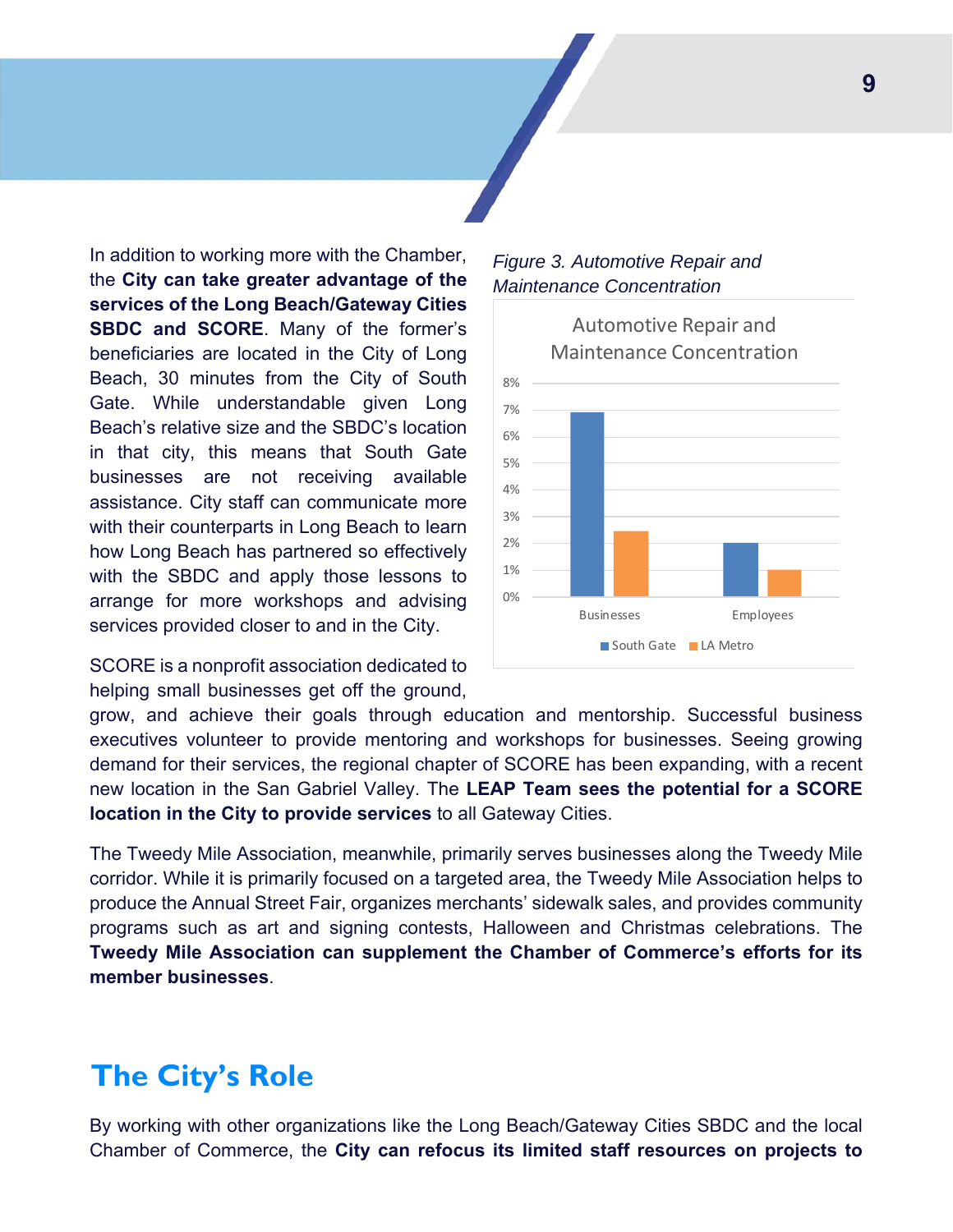**coordinate economic development efforts** among local partners and maximize the resulting benefits. The most important role for the City is to **orient its existing interactions with businesses toward making it easier for businesses to start, flourish, and expand**. The interviews revealed that some businesses find it hard to get things done when seeking City approval. An opportunity for the City to improve customer service delivery is to engage all City staff to acknowledge each of their respective contribution to the City's overall economic development efforts, from the public counter at which building plans are processed to business licensing to public works services to building inspections. The internal training is to strive for development review consistency while supporting businesses investment in South Gate. The ultimate goal would be to promote the City as business friendly and proactively enhance the business environment for new and expanding businesses. The **Chamber of Commerce can provide collaborative support for this project**, for example by serving as a welcoming committee to new businesses.

Another opportunity in which the LEAP Team believes the City should maintain its role is **information sharing**. This includes sharing information gathered from existing businesses or from a special database, maintaining a list of resources on the City website, and building a shareable business database to offer brokers a way to anticipate and react to growing businesses' location needs in the City. The City could work with the Chamber of Commerce and the Tweedy Mile Association to survey businesses every few years to receive input from businesses, to benchmark how they are doing, to gauge satisfaction with the City overall, and to glean their thoughts on what resources or assistance from the city would be beneficial.

Further, a potential business development resource is to make available the City's business license database (on a monthly or quarterly basis) to be shared with the Chamber of Commerce to promote a "Welcome to South Gate" communication to new local businesses. The incorporation of a local property database (such as CoStar or LoopNet) to the City's website to highlight available South Gate properties for lease and for sale is a simple outreach tool for small business entrepreneurs seeking possible locations who may not have the resources to engage an active broker.

One of the City's economic development successes is the **façade improvement program**. The LEAP Team would like to see the program **reach more businesses**, to widen the number of businesses impacted and expedite neighborhood improvement and investment. The City can achieve this by allocating more funds for the program and by identifying funding sources to supplement the grants given by the City. One funding source could be an increased allocation of Community Development Block Grants ("CDBG"), which are already used for the program. In addition to being used to expand the façade improvement program, an increased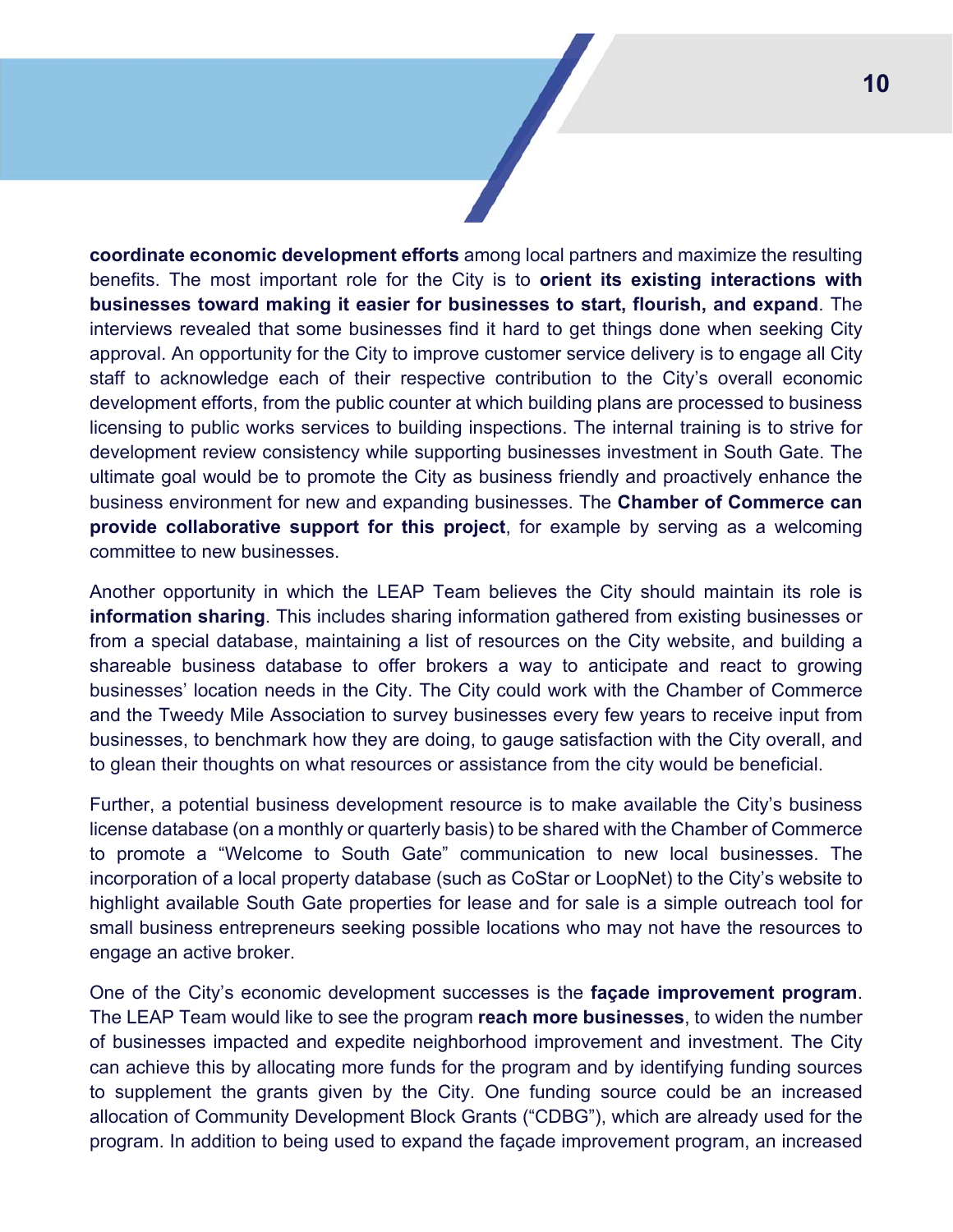CDBG funding allocation can be used to assist business startup and expansion with things like purchases of equipment and inventory, as well as supplying working capital.



The LEAP Team recommends that the City's economic development staff prioritize getting input from businesses, meeting with businesses, and **monitoring economic development programs** to ensure they are targeting local businesses' evolving needs. Business engagement efforts could initiate with business visits to the top ten commercial, retail, and industrial employers or sales tax generators. In working with the Chamber of Commerce and the Tweedy Mile Association, the City should request that each respective organization share metrics and measurements of organizational activity such as member referrals. This information can be incorporated into the City's review of programs and used to ensure that the City's economic development programs complement the other organizations' efforts.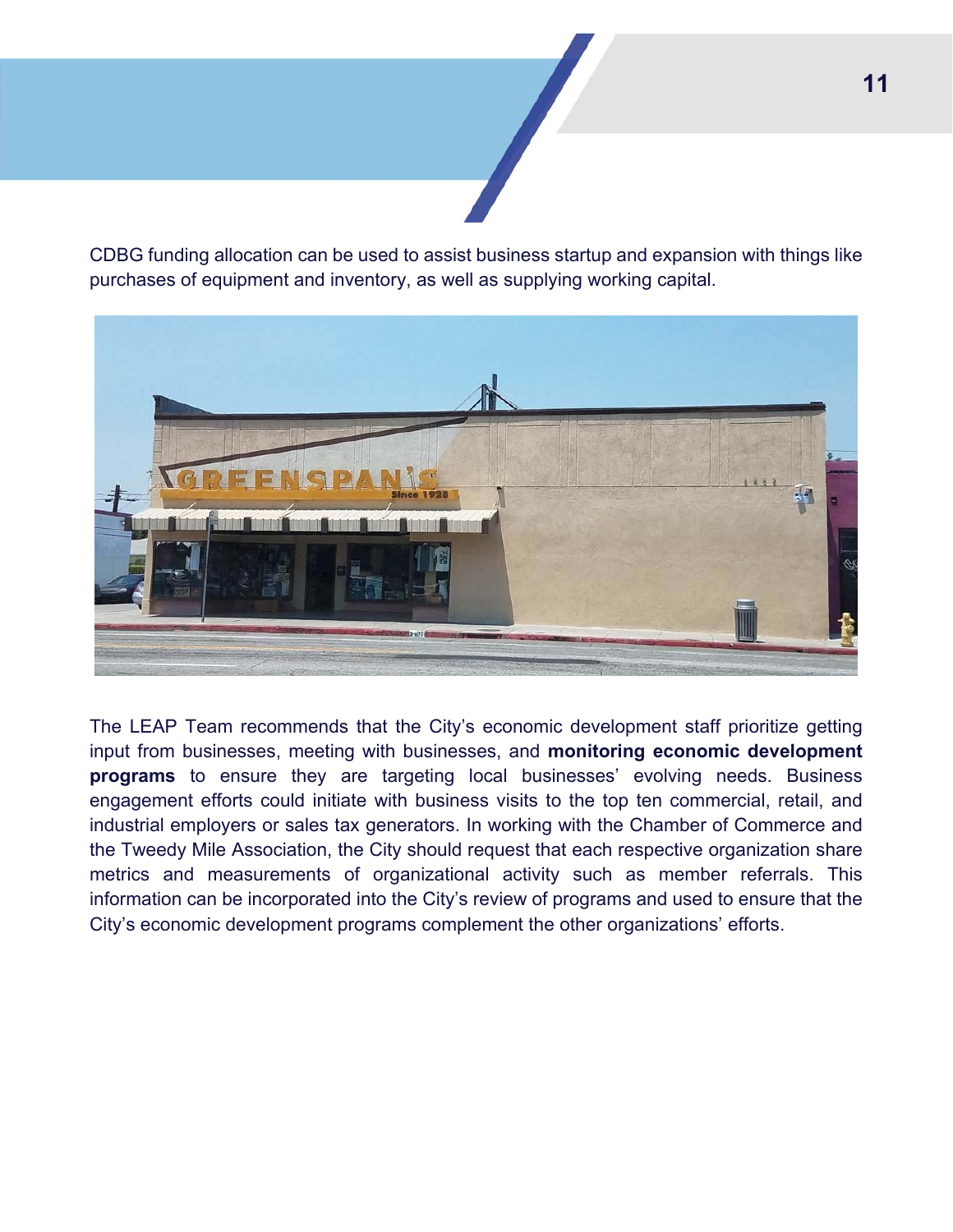# **RECOMMENDATIONS**

The LEAP Team's observations led it to provide the City with the following recommendations addressing the LEAP Event Priorities.

#### **Goal #1. Solicit input from local small business owners to understand what areas of assistance are most valuable.**

The LEAP Team identified the following areas of assistance as most valuable to local businesses and the following methods to help the City secure that assistance.

| <b>Areas</b>                                                                                                                                                                                                                                                                                                                                                                                  | <b>Methods</b>                                                                                                                                                                                                                                                                                                                                                                                                                         |
|-----------------------------------------------------------------------------------------------------------------------------------------------------------------------------------------------------------------------------------------------------------------------------------------------------------------------------------------------------------------------------------------------|----------------------------------------------------------------------------------------------------------------------------------------------------------------------------------------------------------------------------------------------------------------------------------------------------------------------------------------------------------------------------------------------------------------------------------------|
| • Business 101 / general<br>entrepreneurial training<br><b>Education about resources</b><br>$\bullet$<br>Understanding market potential<br>$\bullet$<br>Leverage workforce training<br>How to build a sales and customer<br>$\bullet$<br>base<br>• Awareness of financing options and<br>access to capital<br>Getting entrepreneurial consulting as<br>$\bullet$<br>needed for specific needs | Actively engage with the local Small<br>$\bullet$<br><b>Business Development Center to</b><br>provide more local programming such<br>as SBDC workshops and training<br>• Connect the business community with<br>HUBCities, which serves as the local<br>workforce development board<br>Distribute a survey to business owners<br>$\bullet$<br>to get more details about assistance<br>needs from a broader contingent of<br>businesses |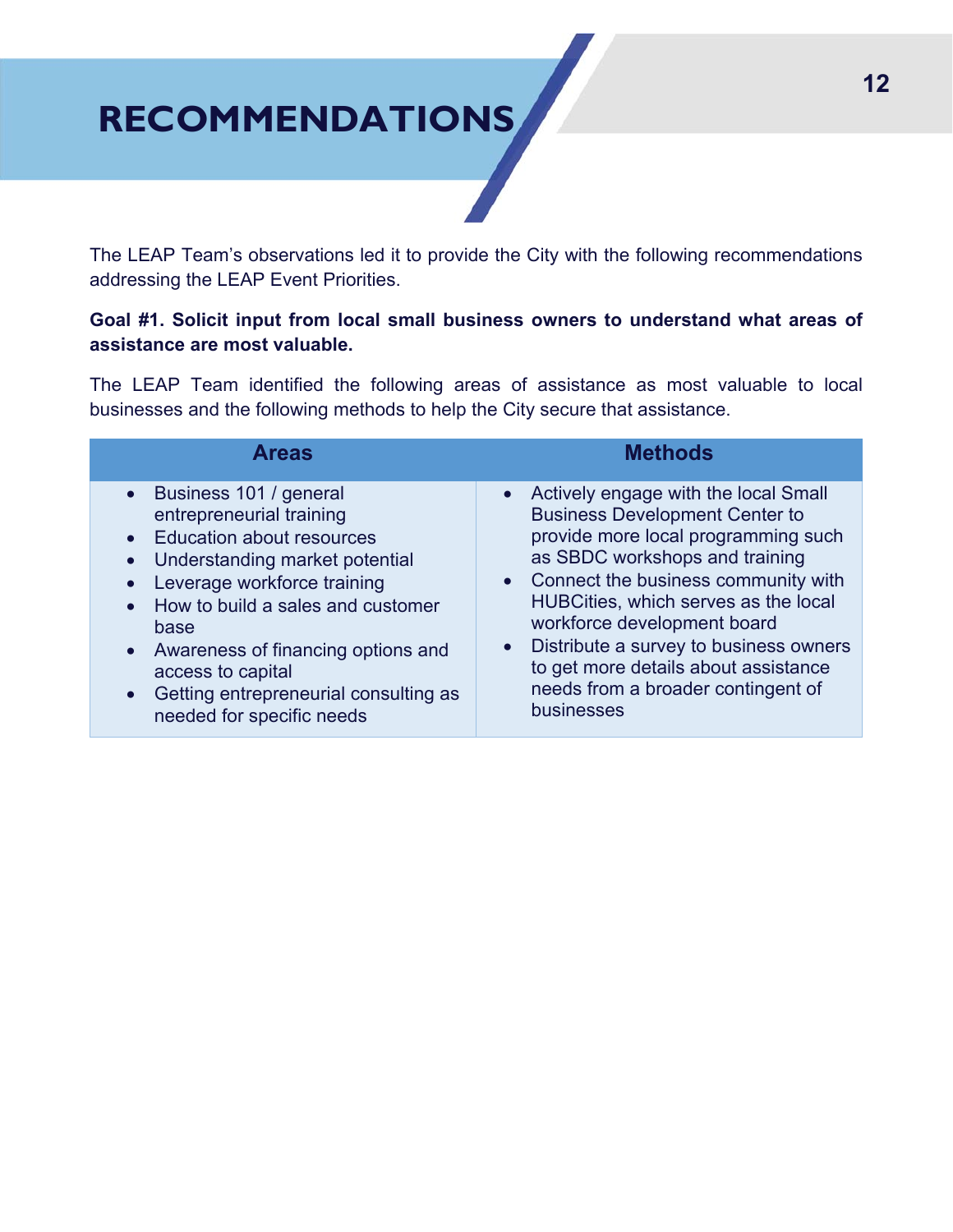#### **Goal #2. Evaluate, particularly given the demographic makeup of the community and small business owners, the effectiveness of communication of SBDC, SCORE, and Chamber events and resources.**

The LEAP Team recommends the following efforts to partner with SBDC, SCORE, the Chamber of Commerce, and the Tweedy Mile Association to improve communication and the following strategies to implement those efforts.

| <b>Efforts</b>                                                                                                                                                                                                                                                                                       | <b>Strategies</b>                                                                                                                                                                                                                                                                                                                                                     |
|------------------------------------------------------------------------------------------------------------------------------------------------------------------------------------------------------------------------------------------------------------------------------------------------------|-----------------------------------------------------------------------------------------------------------------------------------------------------------------------------------------------------------------------------------------------------------------------------------------------------------------------------------------------------------------------|
| • Promote shopping local/homegrown<br>campaign<br>Celebrate local success stories<br>Learn from others (Long Beach) on<br>$\bullet$<br>how to partner with the local Small<br><b>Business Development Center more</b><br>effectively<br>• Start a conversation with SCORE on<br>a Gateway Cities hub | • Create a hashtag campaign to<br>leverage social media outreach for<br>local businesses and events<br>Encourage the South Gate Chamber<br>$\bullet$<br>of Commerce to lead these efforts,<br>possibly with an agreement outlining<br>mutual responsibilities<br><b>Encourage the Tweedy Mile</b><br>$\bullet$<br>Association to bolster these efforts in<br>its area |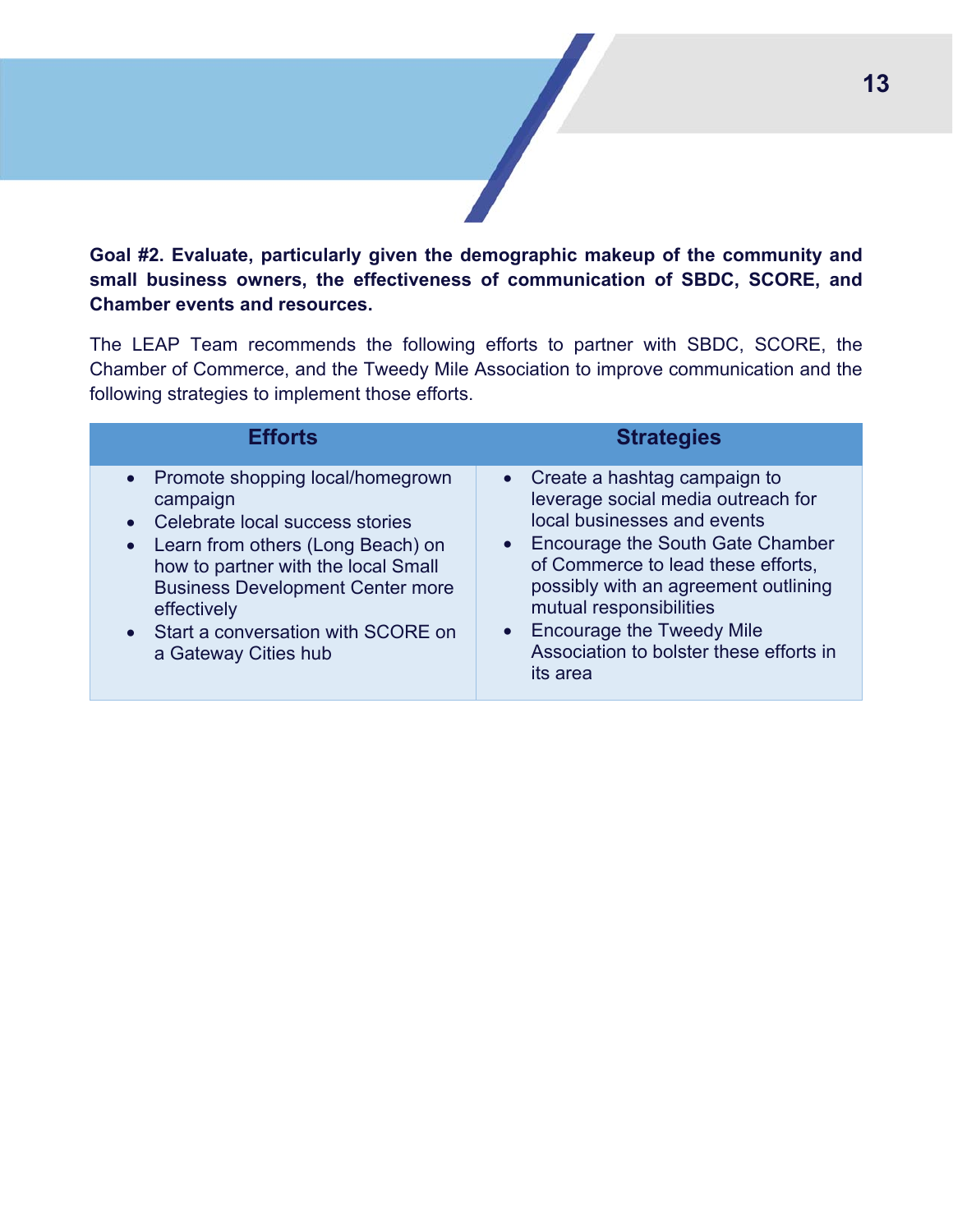**Goal #3. Make recommendations for how the City can better coordinate with these small business partners to ensure that South Gate small businesses are receiving the assistance they need.** 

The LEAP Team prioritized the following projects and first steps for City staff to take to coordinate more effectively with SBDC, SCORE, and the Chamber of Commerce

| <b>Projects</b>                                                                                                                                                                                                                                                                       | <b>First Steps</b>                                                                                                                                                                                                                                                                                                                               |
|---------------------------------------------------------------------------------------------------------------------------------------------------------------------------------------------------------------------------------------------------------------------------------------|--------------------------------------------------------------------------------------------------------------------------------------------------------------------------------------------------------------------------------------------------------------------------------------------------------------------------------------------------|
| Assemble information about real<br>estate market and sales trends to<br>better understand future opportunities<br>Provide internal organizational<br>training for City staff, and encourage<br>interdepartmental coordination, to<br>see economic development as a<br>citywide effort | Ask businesses to share data with the<br>$\bullet$<br>City's Management Analyst in charge<br>of economic development<br>Maintain a list of useful resources,<br>$\bullet$<br>tools, partners, and successes on the<br>expanded City's economic<br>development webpage<br>Share clear messaging for City staff<br>$\bullet$<br>across departments |
| <b>Expand startup and business</b><br>expansion funding                                                                                                                                                                                                                               | Evaluate the existing façade<br>$\bullet$<br>improvement program and consider<br>awarding more funding to expand<br>reach to more businesses<br>Target increased CDBG funding for<br>startup and expansion assistance,<br>including equipment and inventory<br>purchases, working capital, façade<br>improvement, and other purposes             |
| Monitor economic development<br>programs to ensure they target<br>businesses' needs, benchmarking<br>progress with surrounding cities                                                                                                                                                 | Prioritize staff's meeting with, and<br>getting input from, businesses<br>As part of agreements with the City,<br>request metrics and measurements<br>from the Chamber of Commerce and<br>the Tweedy Mile Association                                                                                                                            |
| Build a business database to promote<br>$\bullet$<br>broker networking                                                                                                                                                                                                                | Use business license software<br>Participate with the local brokerage<br>$\bullet$<br>community through attendance at their<br>monthly meetings to highlight benefits<br>of doing business in South Gate                                                                                                                                         |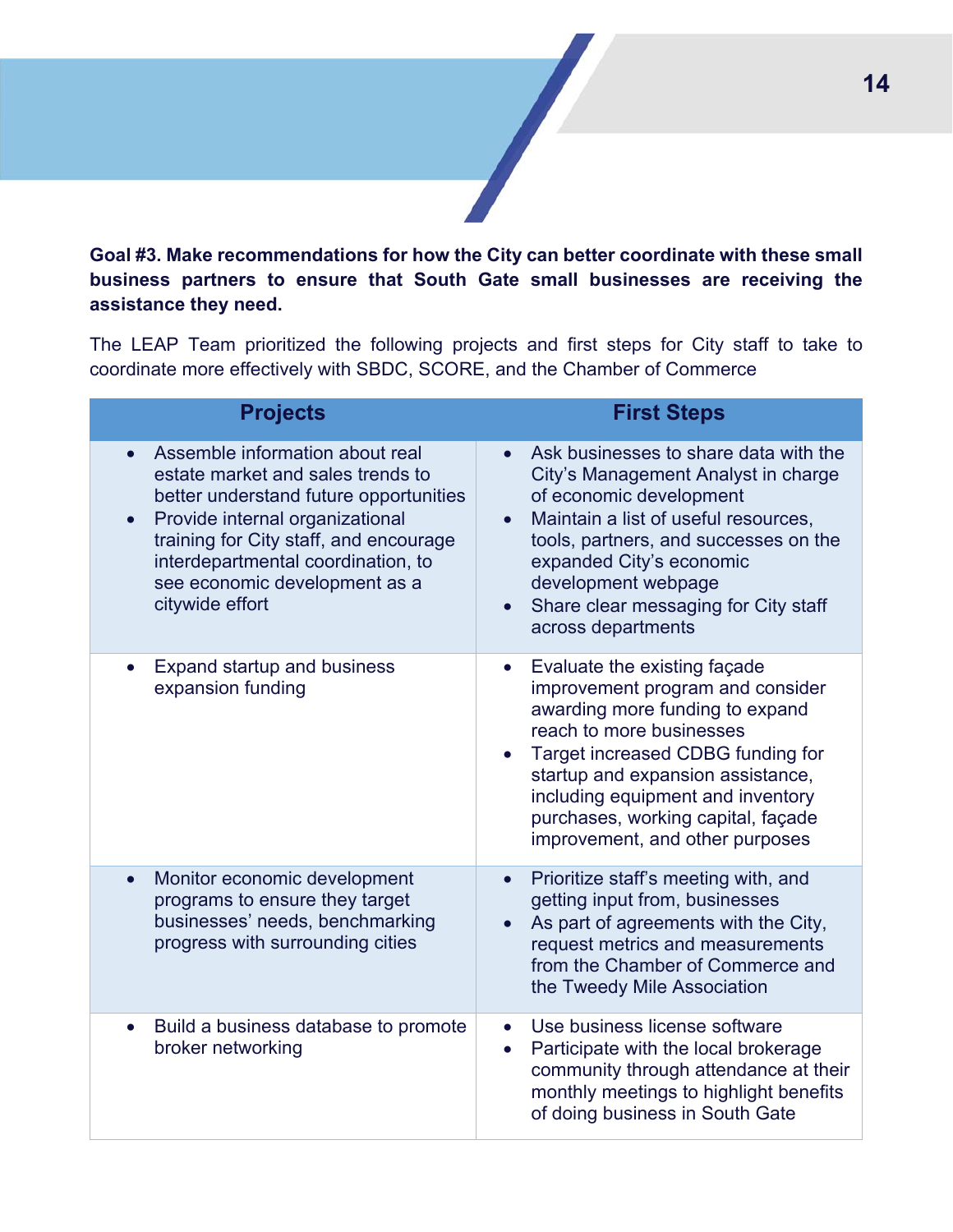# **CONCLUSION**

Based on its visit to the City and conversations with local business owners, the LEAP Team admires the entrepreneurial spirit and perseverance of small businesses in the City. Wanting to see them succeed, the LEAP Team assembled the aforementioned recommendations for the City to implement to assist further in local businesses' successes.

The recommendations are intended to help address the areas of greatest needs among local businesses, to ensure effective communication between local business owners and organizations that can help them, and to make the most of limited City resources to complement others' efforts.

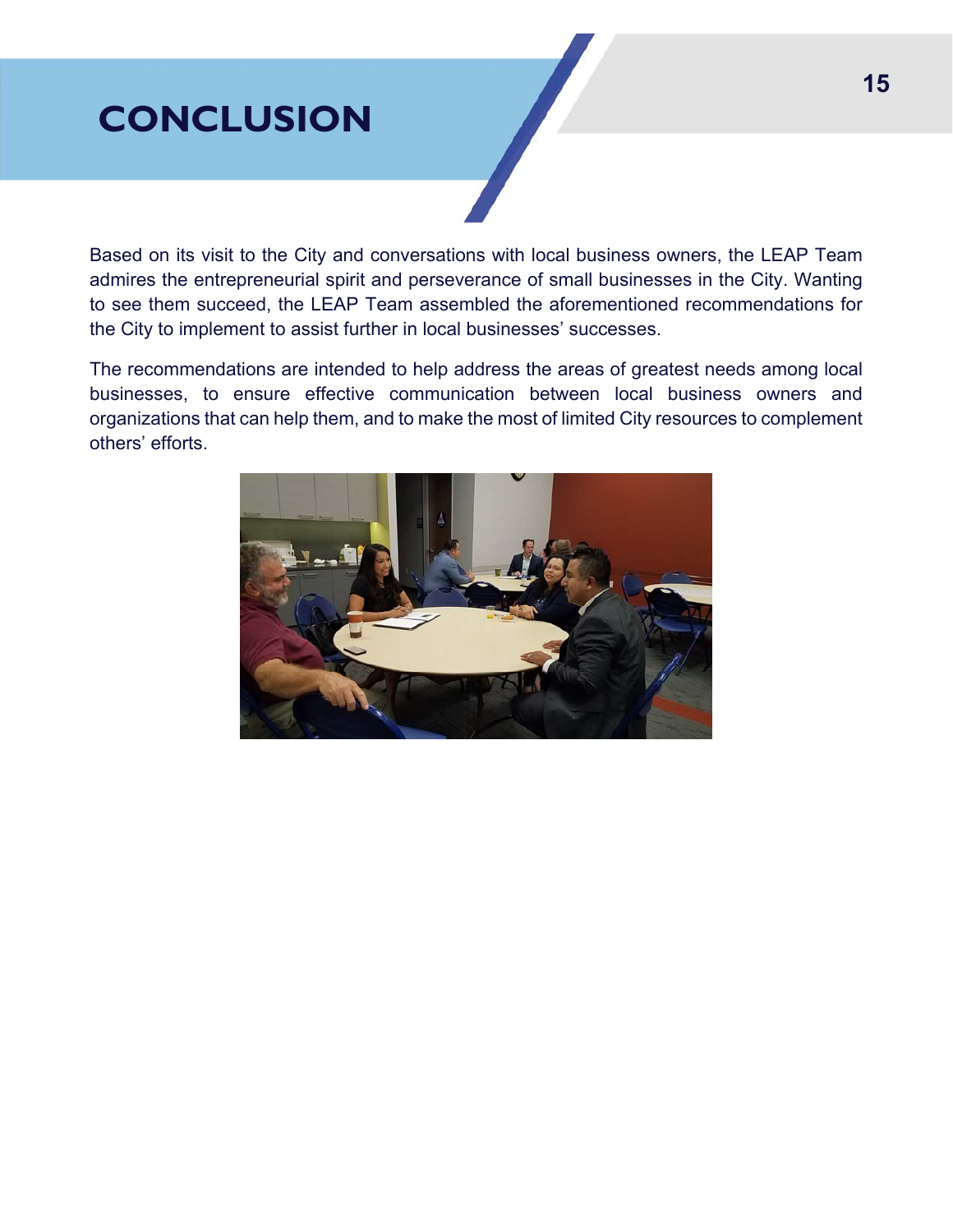# **LOCAL CONTRIBUTORS**

The LEAP Team extends their sincere gratitude to the following local contributors for their invaluable participation in the LEAP event:

#### **City staff members**

- Michael Flad, City Manager
- Joe Perez, Community Development Director
- Marina Urias, Management Analyst

#### **California Academy for Economic Development Regents**

- Ralph Lippman, Executive Director, California Community Economic Development **Association**
- Jim Rabe, Senior Principal, Keyser Marston Associates

#### **Business community interviewees**

- Jerry Brown, Mr. C's Tow
- Alex Castaneda, TLP Entertainment
- Teresa Carlos, Angeleno Taxi
- Luis Contreras, Williams Data Management
- Mike Glaze, Auto Detail Supply **Outlet**
- Yudit Glaze, A Promise of Hope and Project Soy
- Evan Greenspan, Greenspan's
- Shajira Hope, Primerstor
- Alex Lopez, Alex Lopez Insurance Agency
- Fernando Madrigal, Altamed
- Christina Montalvo, Paparazzi **Jewelry**
- Lupe Perez, South Gate Pack N Ship
- Josue Ramon, Excellence Premier Real Estate
- Janet Torres, South Gate Chamber of Commerce
- Gary Wright, Williams Data Management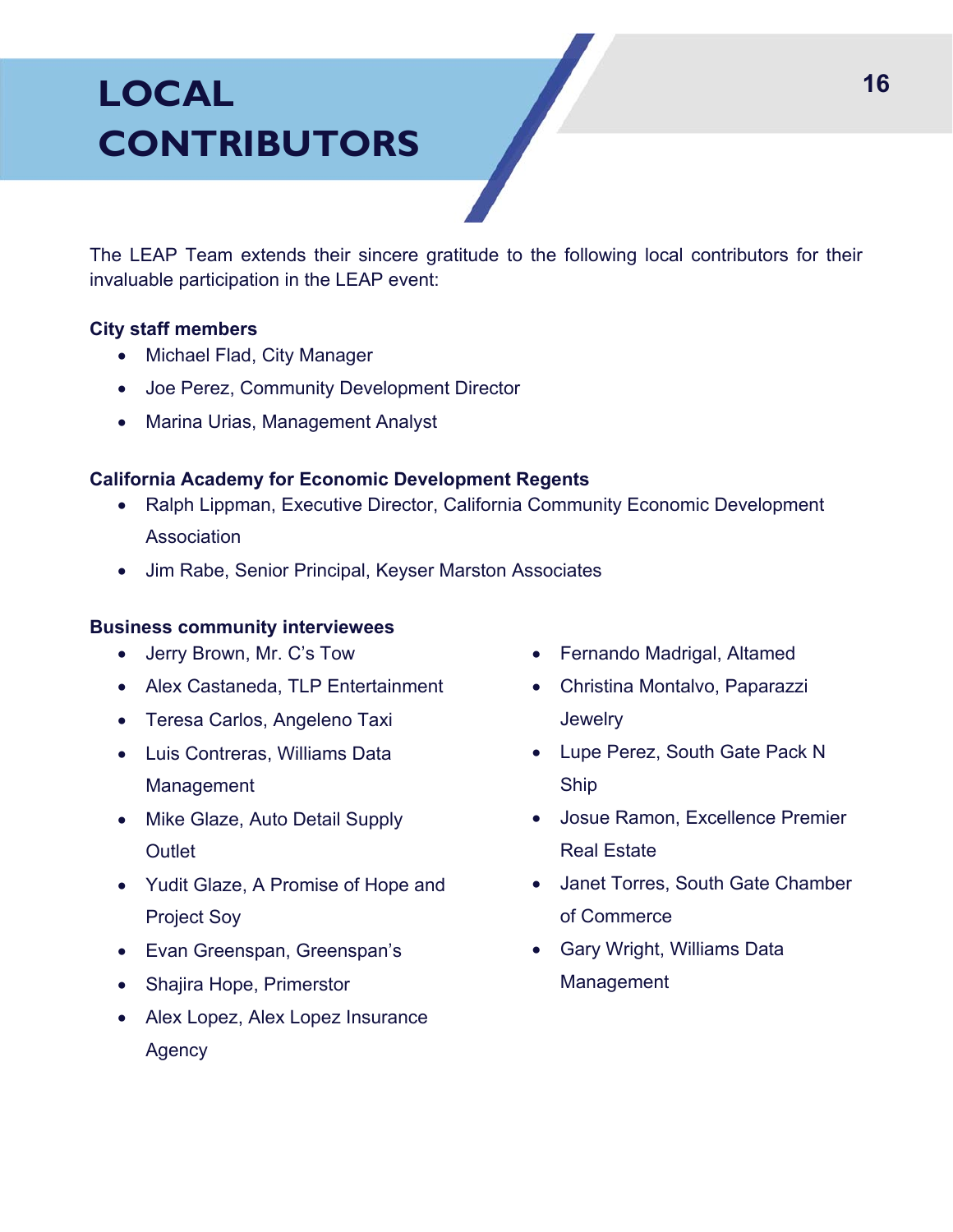#### **Other interviewees**

- Jack Cline, Broker, Lee & Associates
- Brad Pollak, Director, Long Beach and Gateway Cities Small Business Development Center, hosted by Long Beach City College
- Tim Wallace, Broker, Cushman Wakefield
- Dennis Wright, District Director, SCORE, Los Angeles, Ventura, and Santa Barbara **Counties**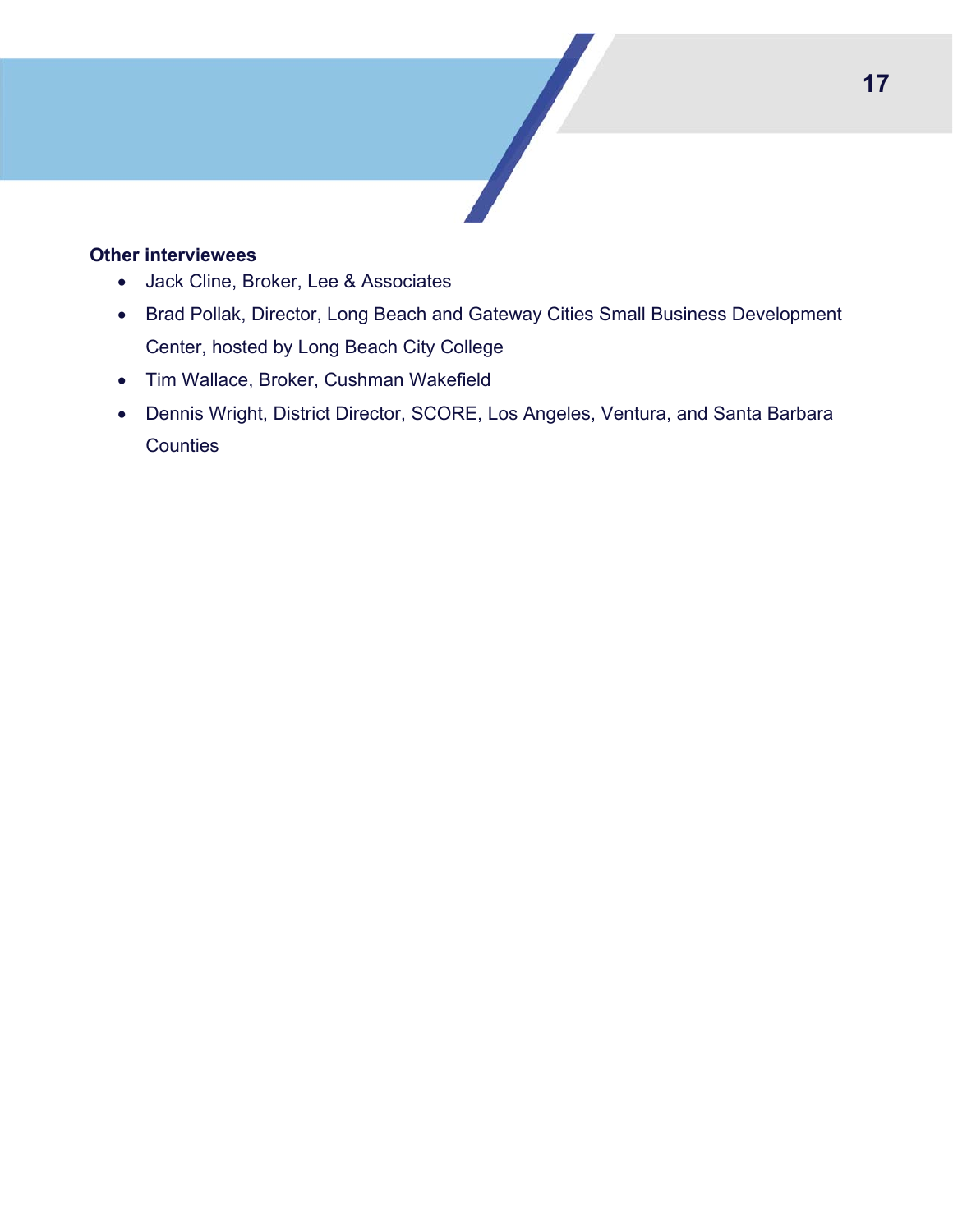## **LEAP TEAM**



**Mike Daniel** is the Regional Director of the Orange County/Inland Empire Small Business Development Center ("SBDC") Network. Mike oversees a network with seven service centers covering the region and servicing more than 5,000 small business owners each year. He has been with the SBDC program for over six years and has served as Director of the Long Beach City College SBDC. Mike has personally assisted more than 1,000 clients in areas such as business start-up, marketing, legal advice, funding opportunities, and more. Mike is also a small business owner, owning Rocky

Mountain Chocolate Factory's. He has been part of the Rocky Mountain franchise system for more than 15 years. As an entrepreneur, Mike has firsthand experience in systematizing operations, developing budgets, creating marketing programs and managing employees.

#### **Contact Information**

Mike Daniel Regional Director Orange County/Inland Empire Small Business Development Center Network Hosted at California State University, Fullerton, Mihaylo College of Business and Economics 657-278-5168 midaniel@fullerton.edu



As Assistant to the City Manager, **Valerie Escalante**'s responsibilities include overseeing economic development for the City of Glendora. Her efforts and activities focus on business attraction, business retention, and support of the business community, as well as developing partnerships with key stakeholders and developers. Her undertakings helped lead the city to its recognition as the Most Business Friendly City in Los Angeles County by the Los Angeles Economic Development Corporation in 2014 and the Best Downtown in the San Gabriel Valley by the SGV Newsgroup's Readers'

Choice Awards for the past seven consecutive years. Valerie has been with the City of Glendora since 2011. She holds a Bachelor's Degree in Civil Engineering from the University of Southern California.

#### **Contact Information**

Valerie Escalante Assistant to the City Manager City of Glendora 626-914-8292 vescalante@ci.glendora.ca.us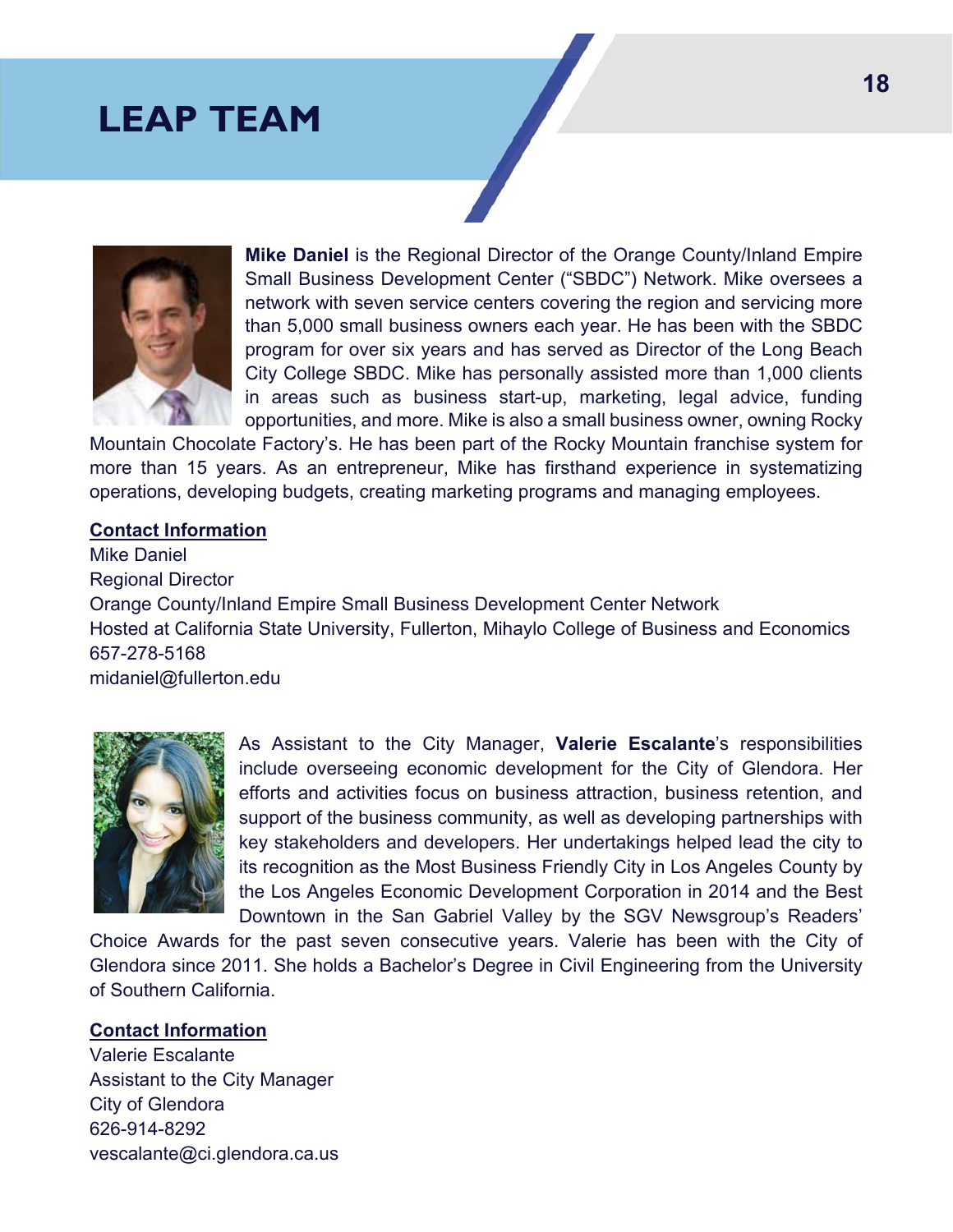

**Lisa Kim** was appointed the Community and Economic Development Director for the City of Garden Grove in April 2016. She brings more than 25 years of experience in the field of economic development, community revitalization, and redevelopment dissolution. Lisa oversees an annual department budget of \$33 million and is responsible for the administration of the Office of Economic Development, Building & Safety, Planning Services, Code Enforcement, and Neighborhood Improvement Divisions. She holds a Bachelor's Degree in Urban and Regional Planning and a

Master's Degree in Public Administration.

#### **Contact Information**

Lisa Kim Director of Community and Economic Development City of Garden Grove 714-741-5148 lisak@ggcity.org



**Eric Romero** is a Project Manager in the City of Long Beach Economic Development Department, Business Development Bureau. He oversees and supports multiple program areas and special projects, including a \$10 million Business Improvement District Program, business assistance and entrepreneurship initiatives, data and performance management, communications and community outreach, policy development and implementation, and strategic planning. Eric previously worked in the City Manager's Office as a member of the City's first Innovation Team, which

functioned as an in-house research and development unit, moving from one city priority to the next. Eric holds a Bachelor's Degree in Sociology from California State University, Long Beach and a Master's Degree in Urban and Regional Planning from University of California, Los Angeles.

#### **Contact Information**

Eric Romero Project Manager, Economic Development Department City of Long Beach 562-570-6705 eric.romero@longbeach.gov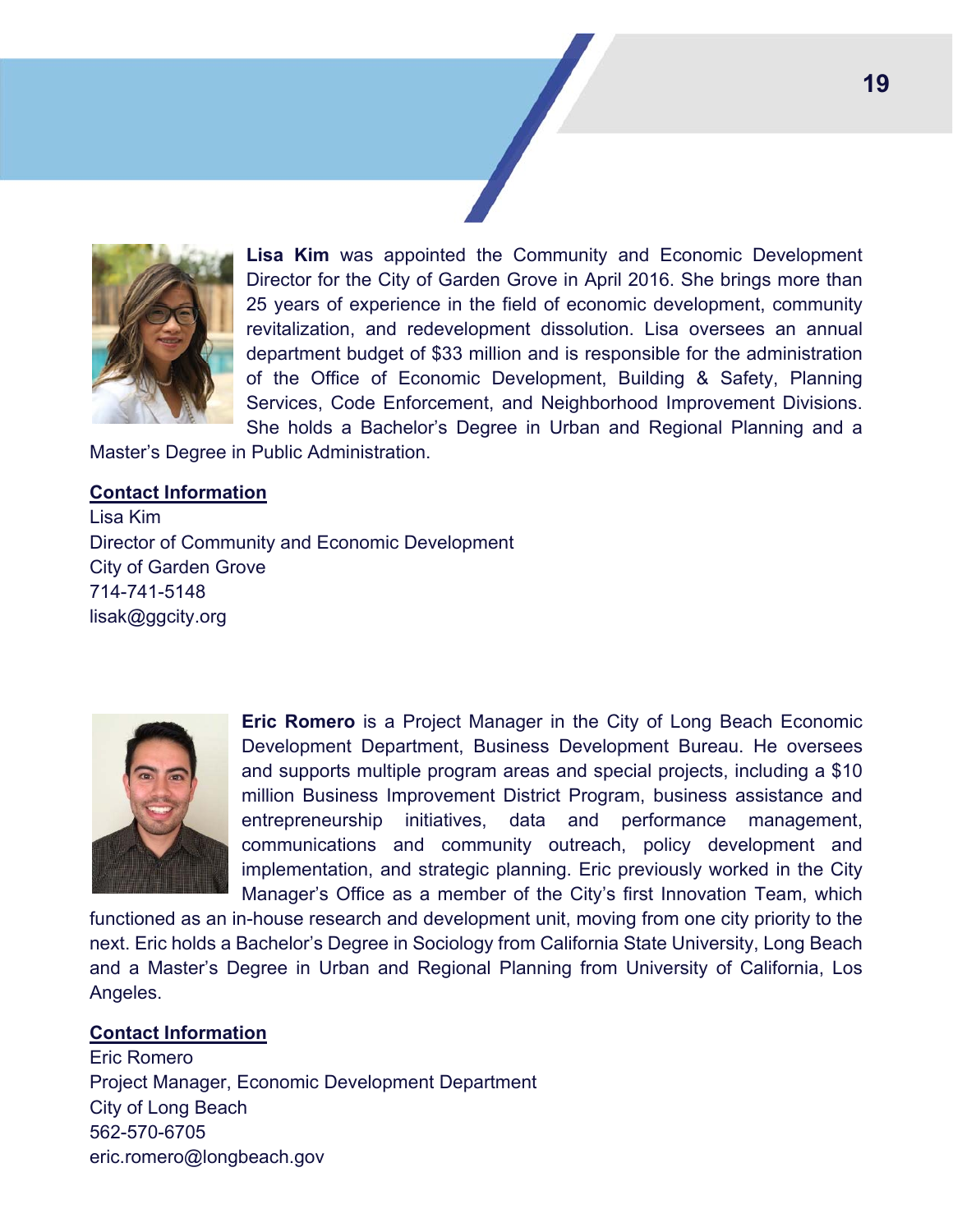

**Jim Simon** joined RSG in 1991 and has served as a Principal and shareholder since 2001. Inspired to improve the Golden State in his work, Jim delivers intelligence, innovation and passion to projects requiring his unparalleled expertise in fiscal health, real estate and economic development. For nearly 25 years, Jim is proud to have led projects that have resulted in the investment of over \$3 billion in private and public capital, transforming cities and communities across California. As President of RSG, Jim is helping to shape the next generation of the firm's legacy - leading

RSG's team of inspired, creative and insightful consultants that serve over 100 communities each year.

#### **Contact Information**

Jim Simon Principal/President RSG, Inc. 714-316-2120 jsimon@webrsg.com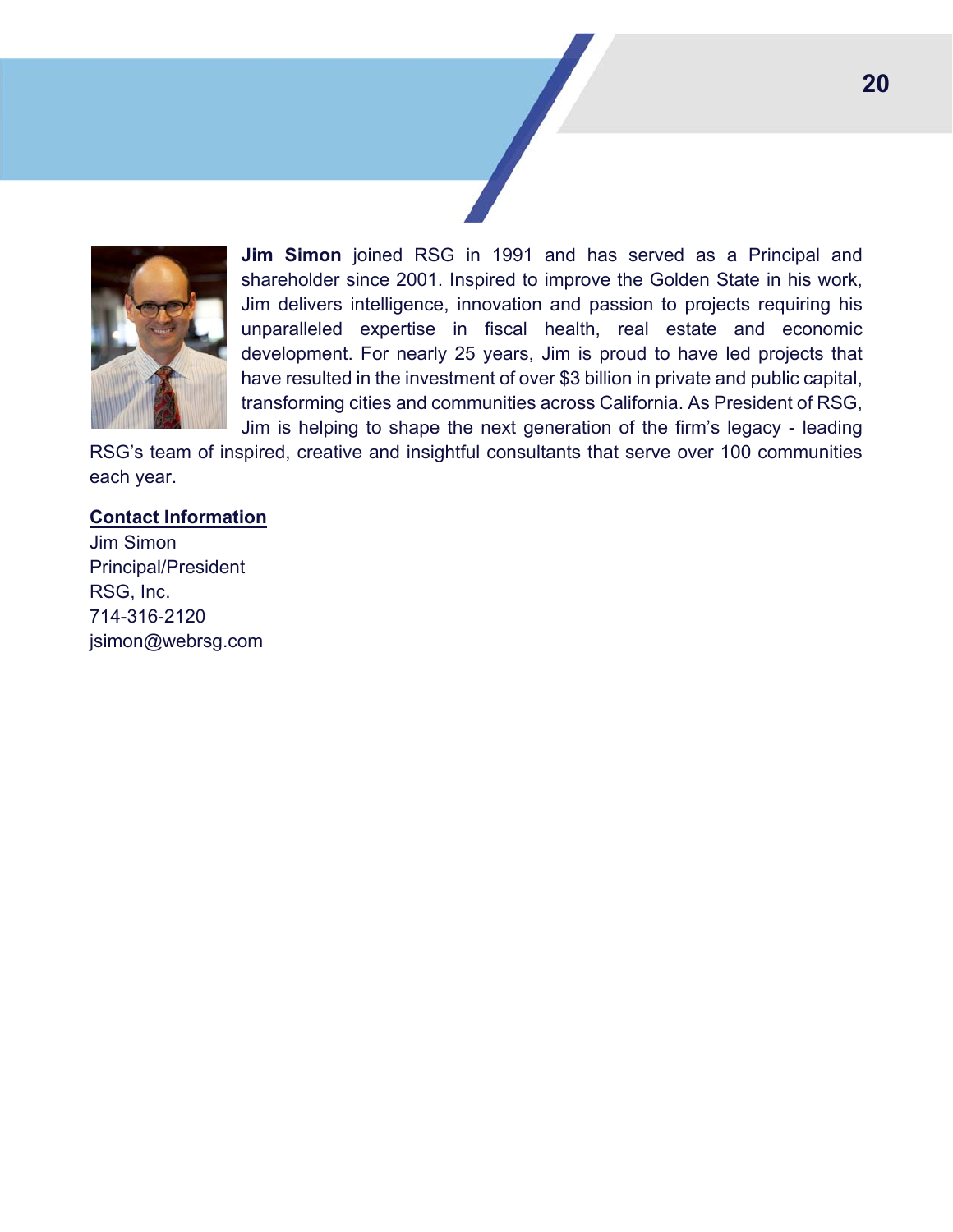# **CALED STAFF**

## **California Association for Local Economic Development Staff**

Gurbax Sahota President and CEO 916-448-8252 Ext. 15 gsahota@caled.org

Michelle Stephens Economic Development Manager 916-448-8252 Ext. 12 michelle@caled.org

## **Southern California LEAP Program Manager**

Dominique Clark RSG 714-316-2143 dclark@webrsg.com

## **South Gate LEAP Coordinator**

Dima Galkin RSG 714-316-2141 dgalkin@webrsg.com